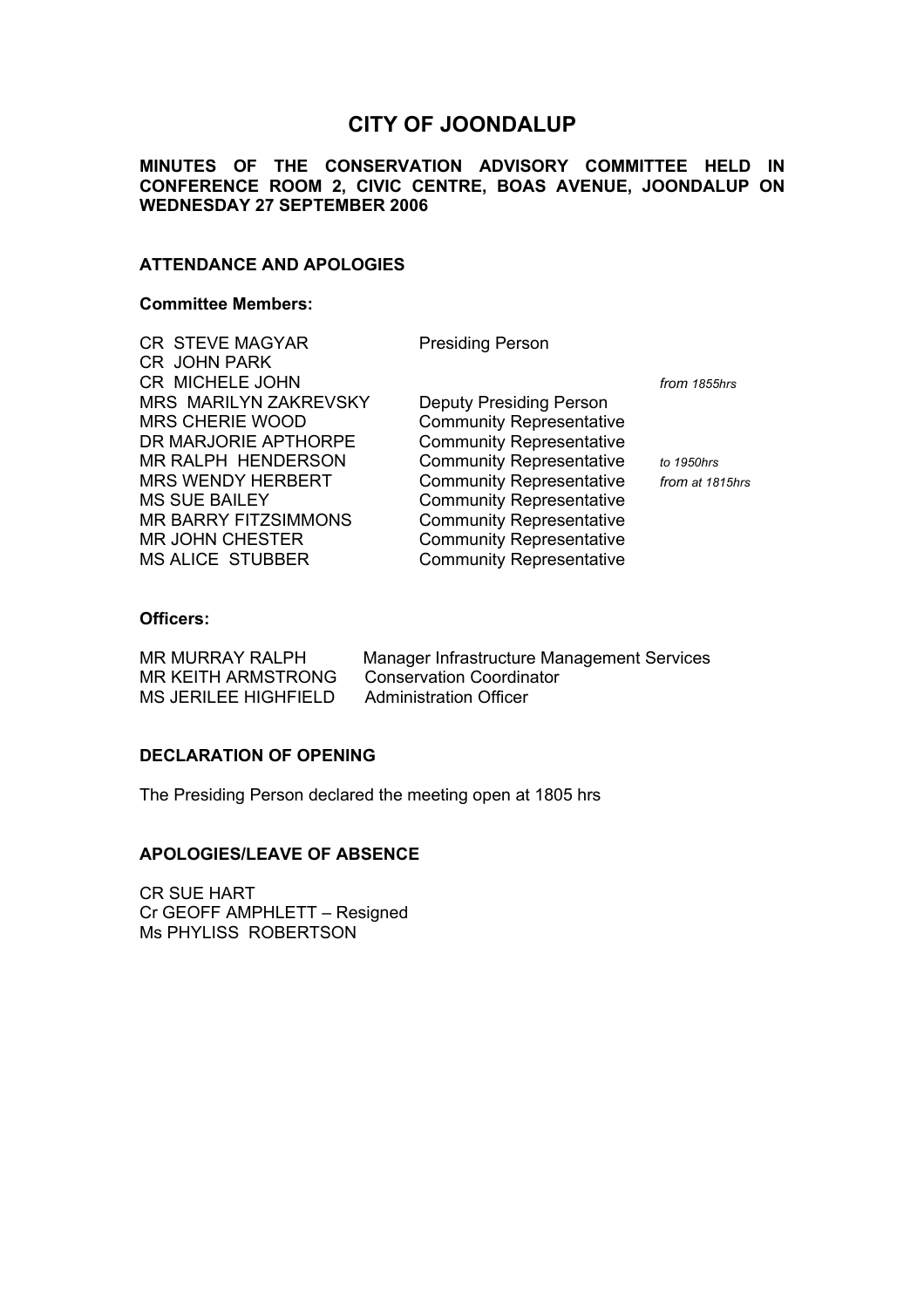## **CONFIRMATION OF MINUTES**

## MINUTES OF THE CONSERVATION ADVISORY COMMITTEE HELD ON 30 AUGUST 2006

**MOVED Cr J Park SECONDED B Fitzsimmons that the Minutes of the meeting of the Conservation Advisory Committee held on 30 August 2006 are CONFIRMED as a true and correct record.** 

#### **The Motion was Put and CARRIED (10/0)**

**In favour of the Motion** Crs Magyar, Park, Mrs M Zakrevsky, Mrs C Wood, Ms S Bailey, Ms A Stubber, Dr M Apthorpe, Mr R Henderson, Mr B Fitzsimmons, Mr J Chester

## **ANNOUNCEMENTS BY THE PRESIDING PERSON WITHOUT DISCUSSION**

Nil.

## **DECLARATIONS OF INTEREST**

Nil.

## **IDENTIFICATION OF MATTERS FOR WHICH THE MEETING MAY SIT BEHIND CLOSED DOORS**

Nil.

## **PETITIONS AND DEPUTATIONS**

Nil.

## **REPORTS**

## **ITEM 1 WORKSHOP - APPROVED PLANT MATERIAL LIST**

**WARD:** All

**RESPONSIBLE** Mr David Djulbic **DIRECTOR:** Infrastructure Services

## **PURPOSE**

To consider, in a workshop format, the approved plant material list.

## **EXECUTIVE SUMMARY**

At the Conservation Advisory Committee (CAC) meeting held on 26 July 2006 the Committee requested staff to table a report detailing the plant species the City approves for use by the public for road verges adjacent to their homes. This list, titled Operation Services, Information Sheet on Approved Plant Material is distributed to residents upon request to enable them to make appropriate choices of planting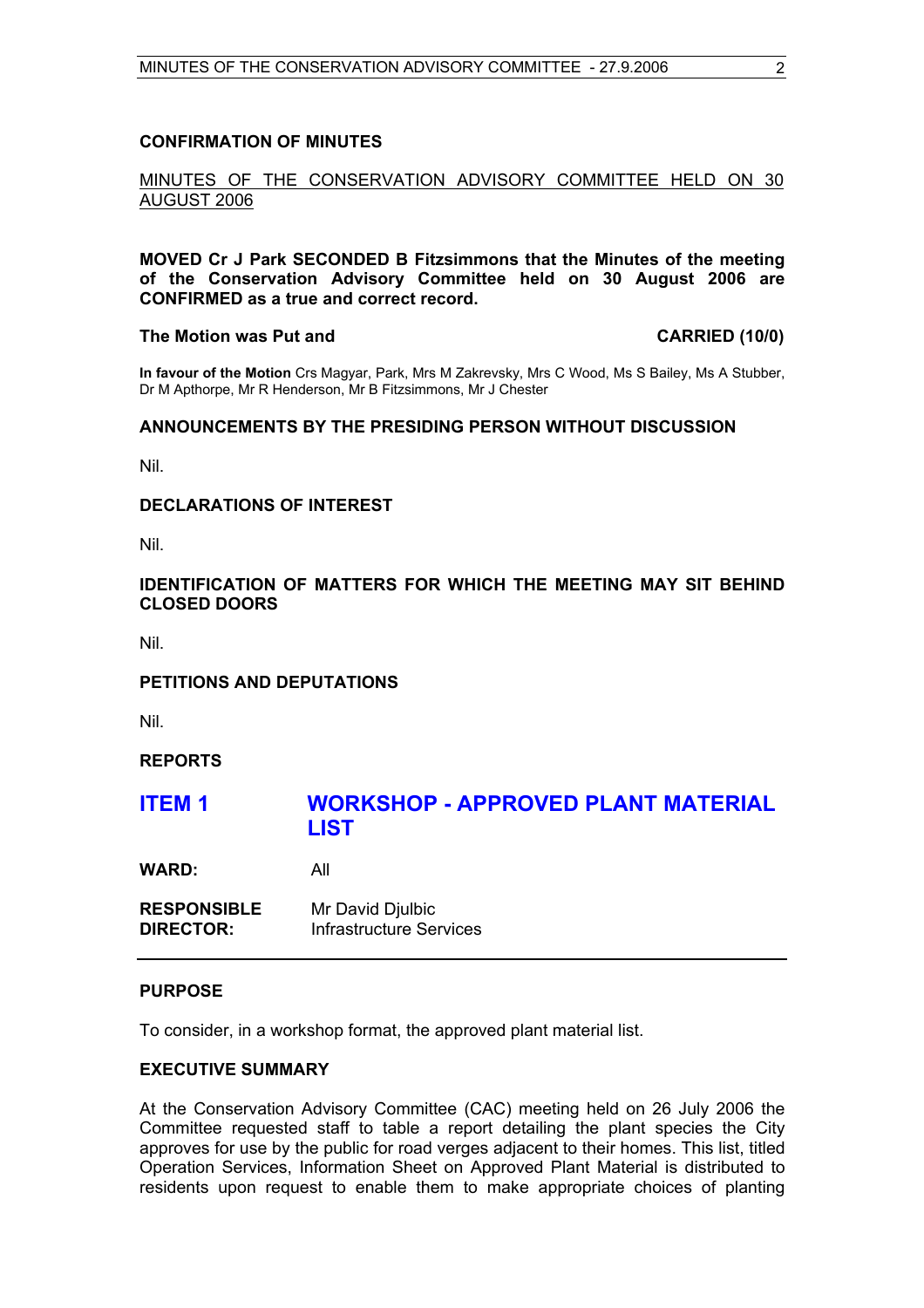material. At the August CAC meeting the Committee resolved that at the September 2006 CAC Meeting the wider issue of plant material both for verges and wider landscaping usage should be considered.

## **BACKGROUND**

Since its formation the CAC has promoted the use of native plant material in landscapes within the City of Joondalup. The reason for this is twofold, firstly to enhance and produce habitat for local endemic fauna. Committee members have been aware that local endemic fauna, especially of the avian variety require local plant species to provide both nesting sites and as a food source.

The other reason for the Committee's desire to have local plant species utilised in landscapes, is the fact that local plant species in general require less of the City's water resources to grow, this in turn has a positive effect on the environment, and reduces the cost of installing and maintaining irrigation systems for the City.

## **DETAILS**

The City has produced an information sheet that contains an extensive list of plant species that are suitable, and recommended for use on the verges adjacent to residents' homes.

The Information Sheet contains a diverse list of trees, shrubs and ground covers. It also contains advice on the eventual heights and widths of the said plants. The plants in the list represent species from Perth, Western Australia, Eastern States and many locations throughout the world. The species have been selected because they perform well in Joondalup conditions.

## **Issues and options considered:**

Not Applicable.

## **Link to Strategic Plan:**

Strategy 2.1.1- Maintain and protect natural assets to retain biodiversity.

## **Risk Management considerations:**

Not Applicable.

## **Financial/Budget Implications:**

Not Applicable.

## **Policy Implications:**

Not Applicable.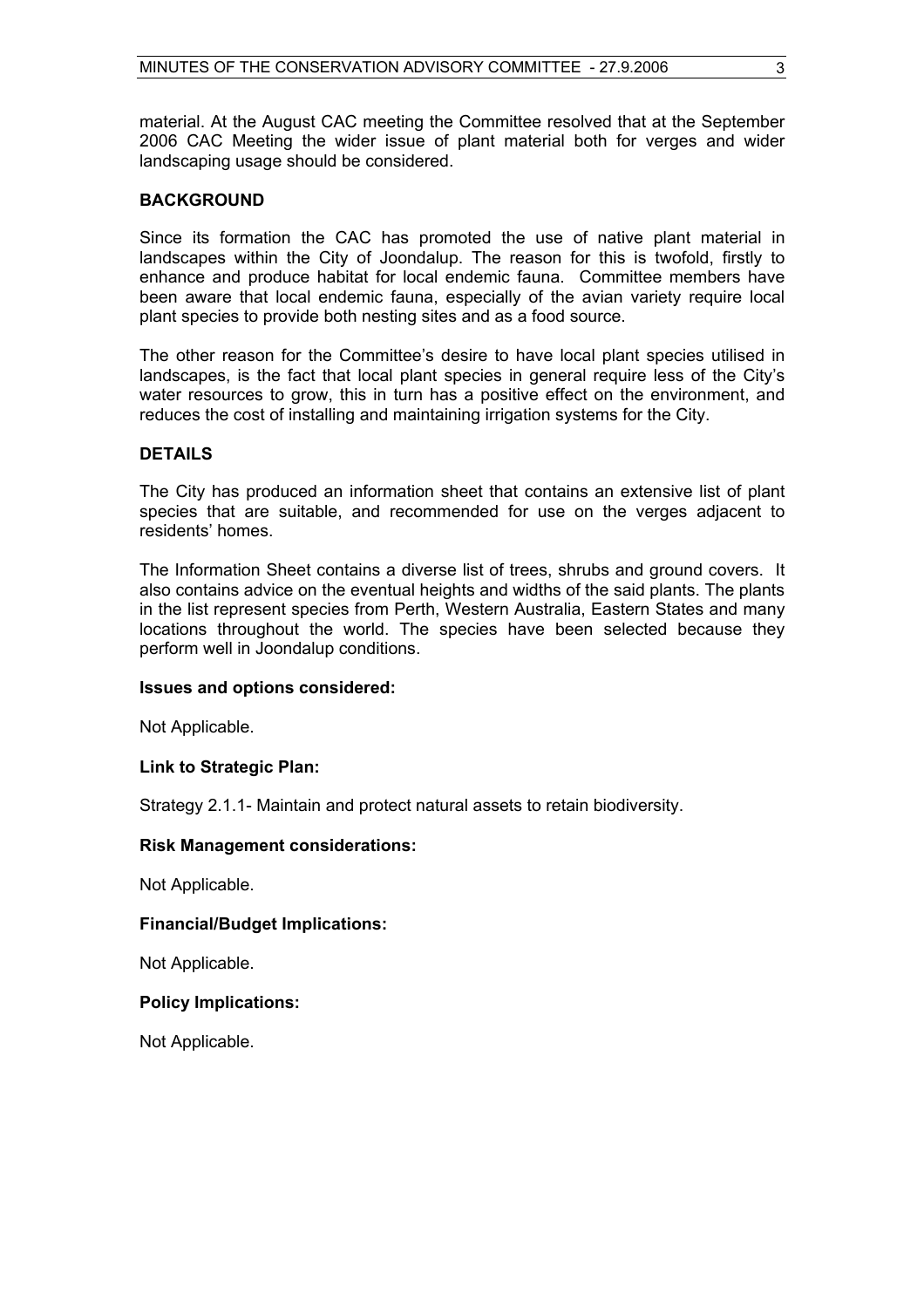## **Regional Significance:**

Not Applicable.

## **Sustainability Implications:**

Not Applicable.

## **Consultation:**

Nil.

## **COMMENT**

The CAC is the appropriate body to review, comment on and advise on the plant list the City provides to residents. Committee members have a sound collective knowledge of native plant species that could be utilised to enrich the current plant species list.

## **ATTACHMENTS**

Nil.

## **VOTING REQUIREMENTS**

Simple Majority

**MOVED Ms A Stubber, SECONDED Mr J Chester that the Conservation Advisory Committee AGREES to conduct a workshop as part of its Committee meeting to be held on 27 September 2006 to discuss the " City's Approved Plant Material List".** 

## The Motion was Put and **CARRIED** (10/0)

**In favour of the Motion** Crs Magyar, Park, Mrs M Zakrevsky, Mrs C Wood, Ms S Bailey, Ms A Stubber, Dr M Apthorpe, Mr R Henderson, Mr B Fitzsimmons, Mr J Chester

*During discussion, the following movements occurred:* 

*Mrs Herbert entered the Room at 1815 hrs; Cr John entered the Room at 1855 hrs; Mr Henderson left the Room at 1950 hrs.* 

## **MOVED Cr Park, SECONDED Cr John that the:**

- **1 Conservation Advisory Committee NOTES the tabling of the report titled "Approved Plant Material List" forming Attachment 1 to this Report;**
- **2 Conservation Advisory Committee RECOMMENDS to the Council that the "Approved Plant Material List" be replaced by the blue and purple versions of the North Metro Catchment Groups "Grow Local Plants" brochure;**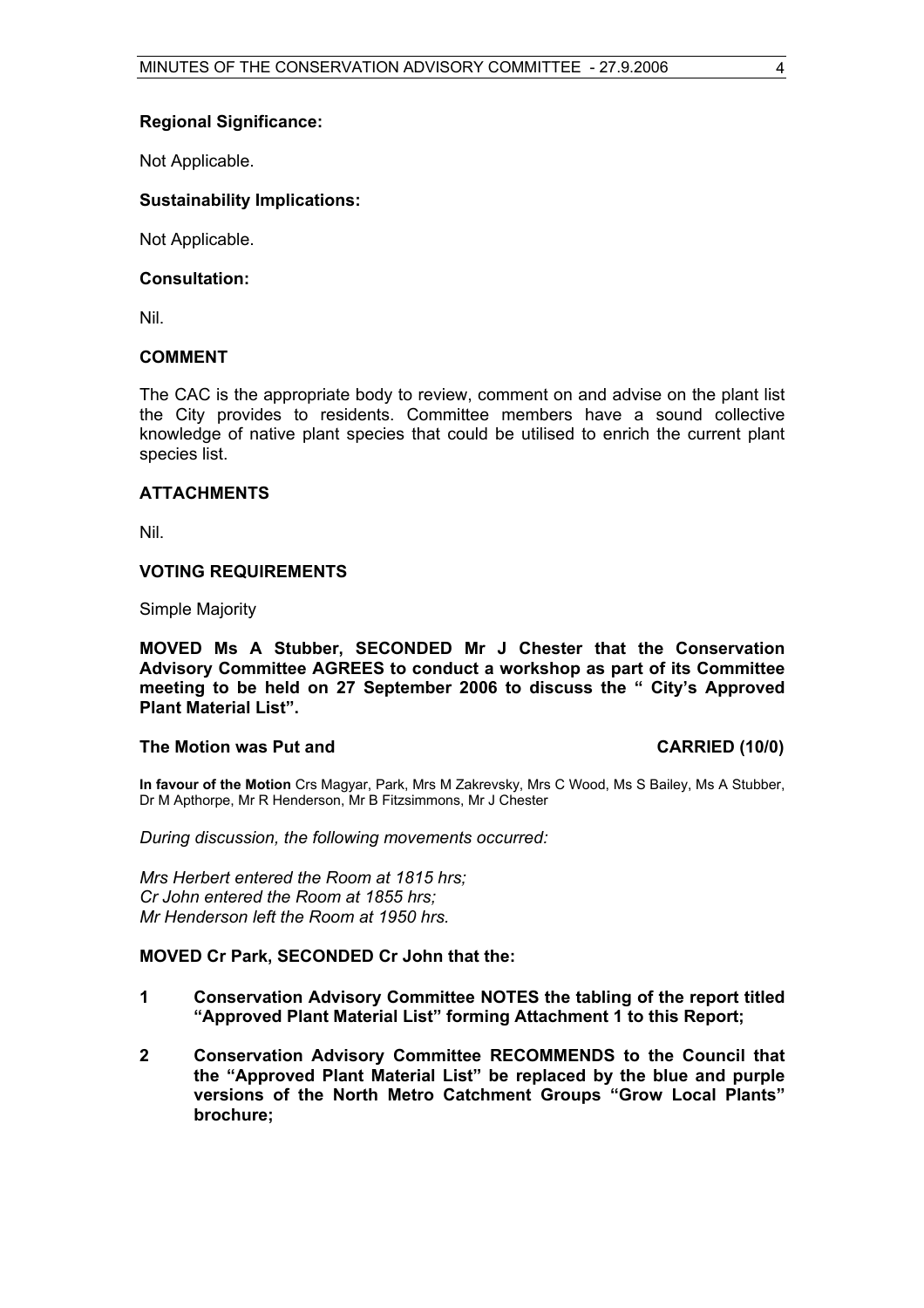- **3 North Metro Catchment Groups "Grow Local Plants" Blue and Purple brochure be available on the web and hardcopy after an appropriate launch;**
- **4 City of Joondalup use the North Metro Catchment Groups "Grow Local Plants" brochure as the basis for its landscape planting;**
- **5 Conservation Advisory Committee be allowed to workshop meetings over the next three months to develop:** 
	- **(a) Approved planting list**
	- **(b) Signature species list**
	- **(c) Bio-Diversity Plan**

#### **The Motion was Put and CARRIED (11/0)**

**In favour of the Motion** Crs Magyar, Park, John, Mrs M Zakrevsky, Mrs W Herbert, Mrs C Wood, Ms S Bailey, Ms A Stubber, Dr M Apthorpe, Mr B Fitzsimmons, Mr J Chester

## **MOTIONS OF WHICH PREVIOUS NOTICE HAS BEEN GIVEN**

Nil.

## **REQUESTS FOR REPORTS FOR FUTURE CONSIDERATION**

#### **Pest Weed Species Within the City of Joondalup**

**MOVED Cr Park SECONDED Mr B Fitzsimmons that the Pest Weed Species Within the City of Joondalup report be deleted, and discussion on the issue form part of the future CAC Strategic Planning workshop.** 

## The Motion was Put and **CARRIED** (11/0)

**In favour of the Motion** Crs Magyar, Park, John, Mrs M Zakrevsky, Mrs W Herbert, Mrs C Wood, Ms S Bailey, Ms A Stubber, Dr M Apthorpe, Mr B Fitzsimmons, Mr J Chester

## **The Impact of Reticulation on Bushland in the City of Joondalup**

Mrs Herbert is to submit a report on Coastal Development and Impact on Ocean Water Quality to a future Conservation Advisory Committee meeting.